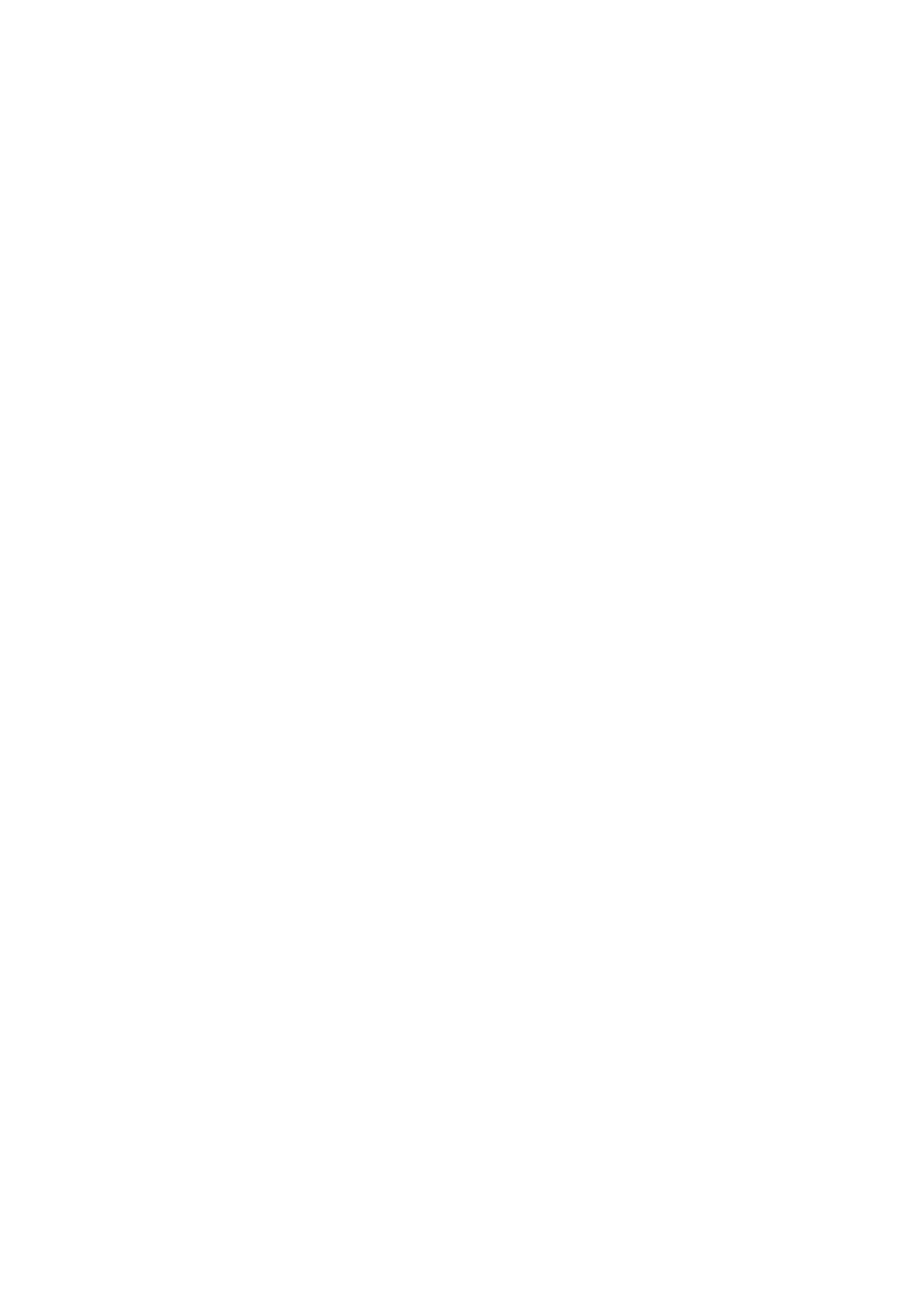Introduced by the Hon M J Gallacher, MLC First print



New South Wales

# **Crimes Amendment (Murder of Police Officers) Bill 2007**

## **Contents**

|    |                                    | Page |
|----|------------------------------------|------|
|    | Name of Act                        |      |
| 2. | Commencement                       |      |
| 3  | Amendment of Crimes Act 1900 No 40 | າ    |
| 4  | Repeal of Act                      | ◠    |
|    | Schedule 1 Amendment               |      |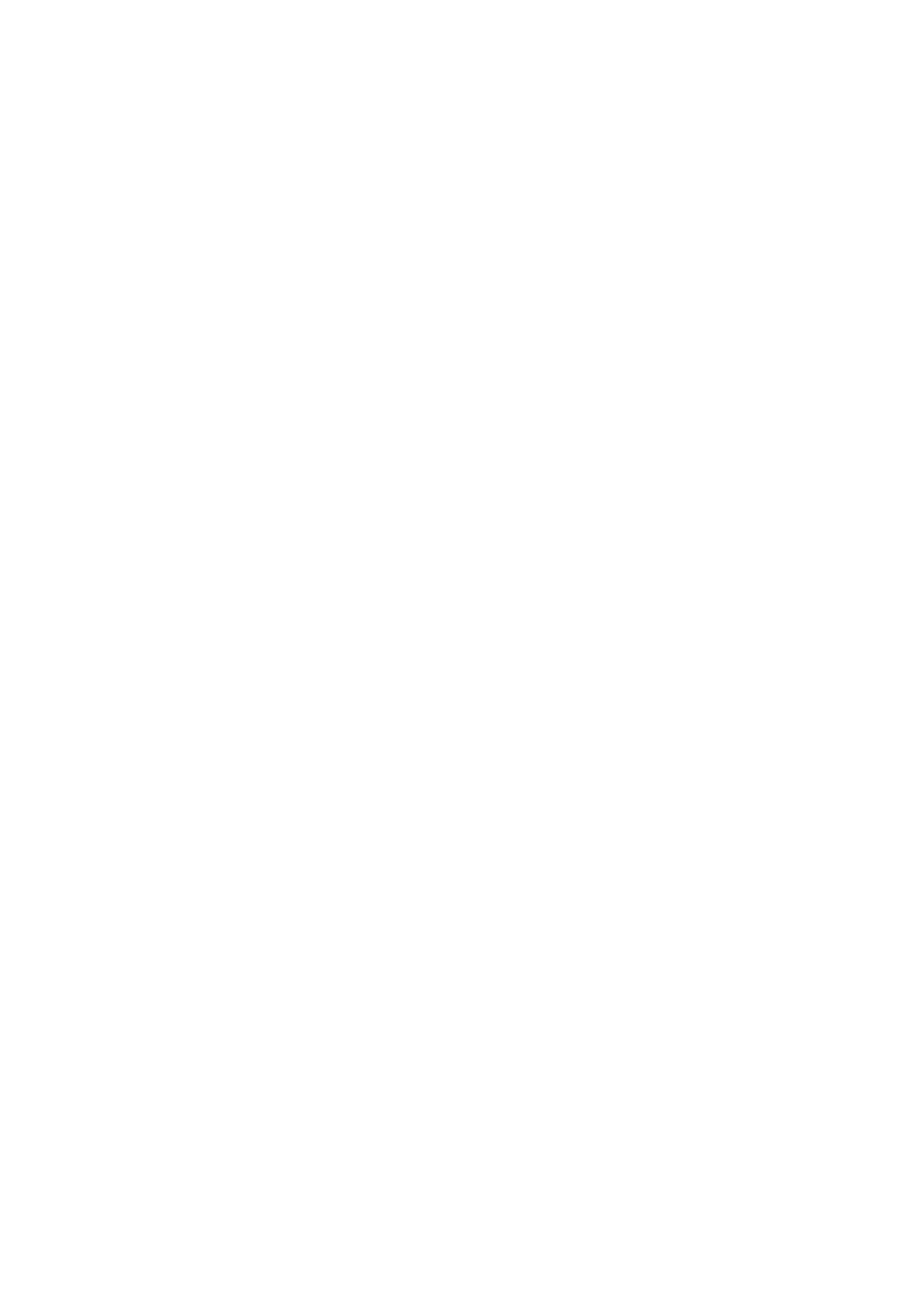

New South Wales

## **Crimes Amendment (Murder of Police Officers) Bill 2007**

No , 2007

#### **A Bill for**

An Act to amend the *Crimes Act 1900* to provide for compulsory life sentences to be imposed for the murder of police officers.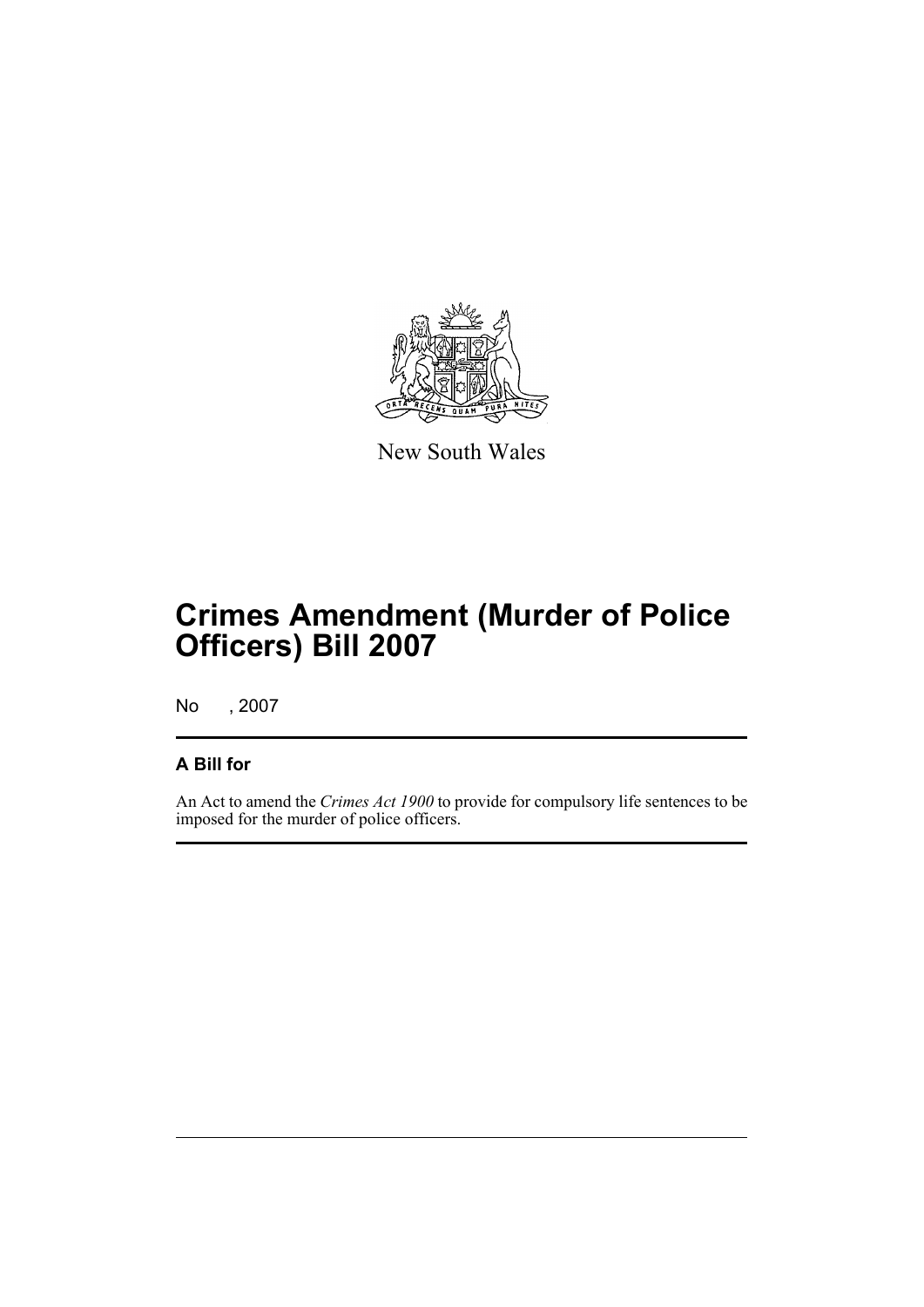|              |     | The Legislature of New South Wales enacts:                                                                                                                | 1                   |
|--------------|-----|-----------------------------------------------------------------------------------------------------------------------------------------------------------|---------------------|
| 1            |     | Name of Act                                                                                                                                               | $\overline{2}$      |
|              |     | This Act is the Crimes Amendment (Murder of Police Officers)<br>Act 2007.                                                                                 | 3<br>$\overline{4}$ |
| $\mathbf{2}$ |     | <b>Commencement</b>                                                                                                                                       | 5                   |
|              |     | This Act commences on the date of assent.                                                                                                                 | 6                   |
| 3            |     | Amendment of Crimes Act 1900 No 40                                                                                                                        | $\overline{7}$      |
|              |     | The Crimes Act 1900 is amended as set out in Schedule 1.                                                                                                  | 8                   |
| 4            |     | <b>Repeal of Act</b>                                                                                                                                      | 9                   |
|              | (1) | This Act is repealed on the day following the day on which this Act<br>commences.                                                                         | 10<br>11            |
|              | (2) | The repeal of this Act does not, because of the operation of section 30<br>of the <i>Interpretation Act 1987</i> , affect any amendment made by this Act. | 12<br>13            |
|              |     |                                                                                                                                                           |                     |